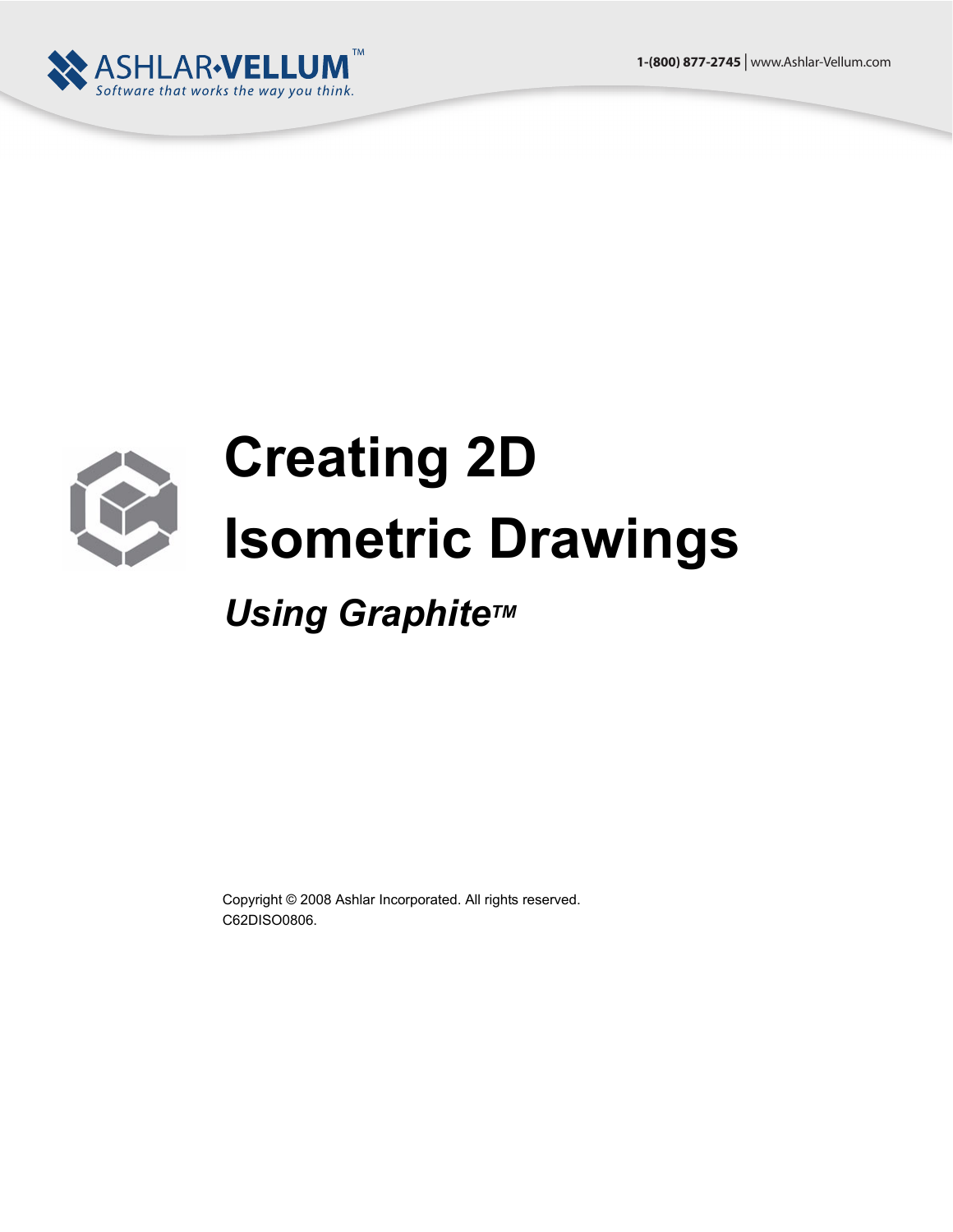## **Creating 2D Isometric Drawings**

No matter how many Top, Front and Right side views are drawn, along with associated section views, there is sometimes nothing that will communicate your work better than a solid-looking 3D illustration. One of the great benefits of the Drafting Assistant<sup>TM</sup> is that you can define the angles upon which it operates. You can work on complex 3D-seeming tasks that would be tedious and prohibitive in other programs.

Here are the steps:

## 1. Choose *Layout>Preferences>Snap*.

|                                             | Layout Arrange Pen Text Dimension Views 3D Utilities W |                                       |
|---------------------------------------------|--------------------------------------------------------|---------------------------------------|
| $Ctrl + G$<br>Show Grid                     |                                                        |                                       |
| Preferences                                 | Snap<br>ы                                              |                                       |
| 2D Analysis                                 | Crid                                                   |                                       |
| Show Points                                 | Units                                                  | <b>Snap Preferences</b>               |
|                                             | Selection<br>Undos                                     | pixels<br>Hit Radius: 12              |
| Construction Ctrl+K<br>Delete Constructions | Nudge                                                  | Alignment Angles: 0°; 90°             |
|                                             | Invert                                                 |                                       |
| $Ctr1+L$<br>Layers                          | Paste to Work Layer                                    | Additional Creation Angles: 45°; -45° |
| Layer Groups                                | Line Phasing                                           | % Point:                              |
| Drawing Size                                | DAssistant                                             |                                       |
|                                             | Auto Save                                              | <b>OK</b><br>Cancel                   |
|                                             | Directory                                              |                                       |
|                                             | Language                                               |                                       |
|                                             | Icon style                                             |                                       |
|                                             | Dimensions Palette Orientation                         |                                       |
|                                             | Save Preferences                                       |                                       |
|                                             | Save Palettes                                          |                                       |

## **Accessing the Snap Preferences Dialog**

Initially, the settings for Alignment Angles are 0° and 90°. This tells you that when brushing-over a logical point on the drawing, it will wake up. The Drafting Assistant gives temporary Construction Lines at 0° and 90° through that point. This is the modifyable field to set up the Isometric angles. The second field, Additional Creation Angles, gives additional Drafting Assistant angles when creating geometry. When you press the mouse down at any location on the screen and with a creation tool begin dragging away to get a rubber-banding line or circle etc., then the Drafting Assistant gives the original alignment angles of 0° and 90°, and also the additional creation angles of 45° and 45° or whatever values appear in this dialog box.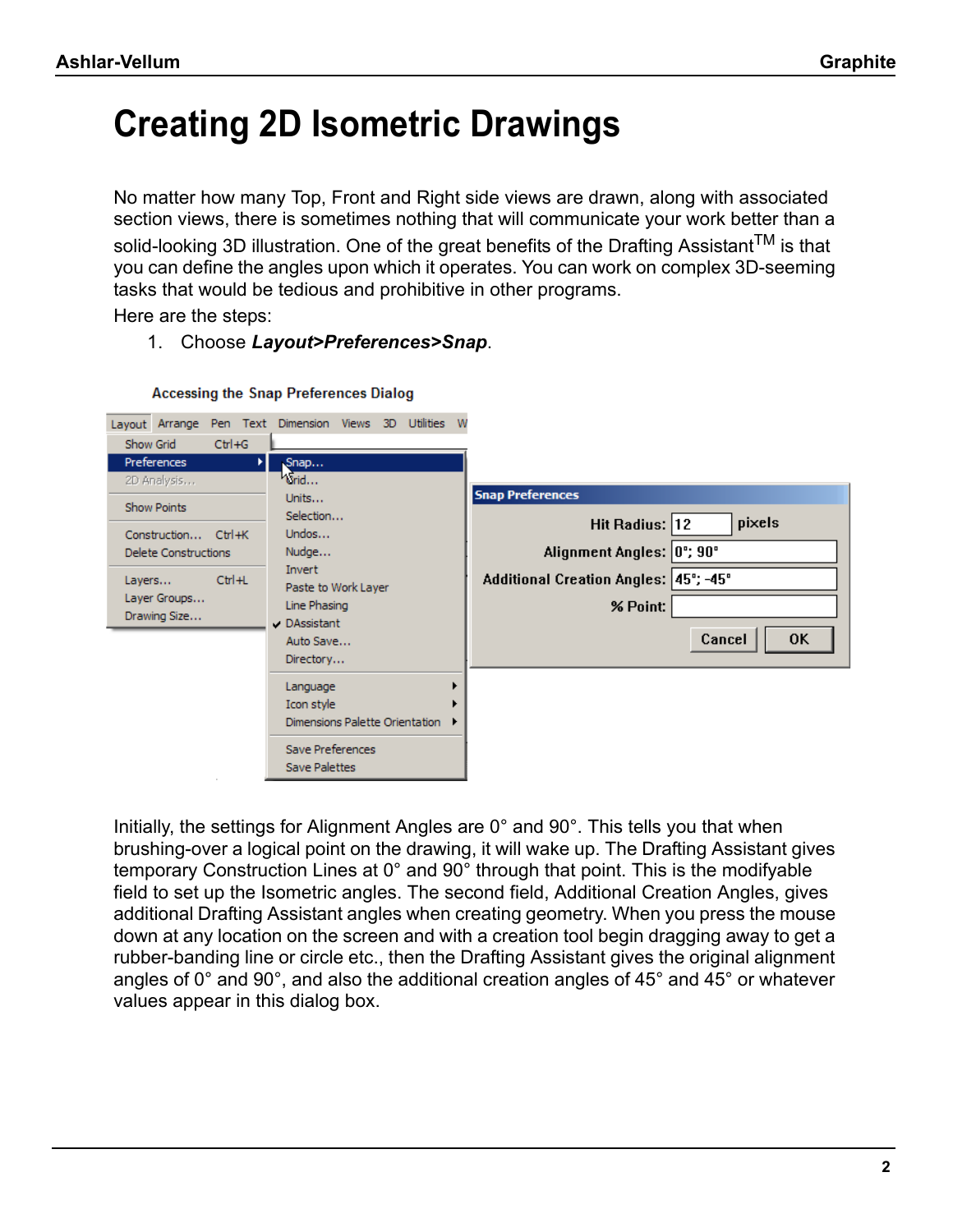2. Replace the contents of the Alignment Angles data field with one of the following sets of values, depending on the environment to be created.

| FOR<br>Isometric Angles:<br><b>Trimetric</b> | <b>ENTER</b><br>90; 30; -30<br>90; 15; -30 |
|----------------------------------------------|--------------------------------------------|
| <b>Snap Preferences</b>                      |                                            |
| Hit Radius: 12                               | pixels                                     |
| Alignment Angles: 90°; 30°; -30°             |                                            |
| <b>Additional Creation Angles:</b>           |                                            |
| % Point:                                     |                                            |
|                                              | Cancel<br><b>OK</b>                        |

*Set the angles for doing Isometric drawings. The Snap dialog box will look like the example below. Separate each value with a semi-colon. Do not enter a degree Symbol, Graphite will do that after the dialog box is closed.*

3. Clear the contents of the Additional Creation Angles data field.

*Select the contents of this field and delete them. Have this field blank so there are no extra Drafting Assistant Construction Lines to interfere and confuse.*

4. Click the OK button to close out the dialog box.

You have set the Drafting Assistant to work at specific Isometric angles.

In the following example, draw with the Connected Line tool and create Drafting Assistant Construction Lines along the angles are defined.

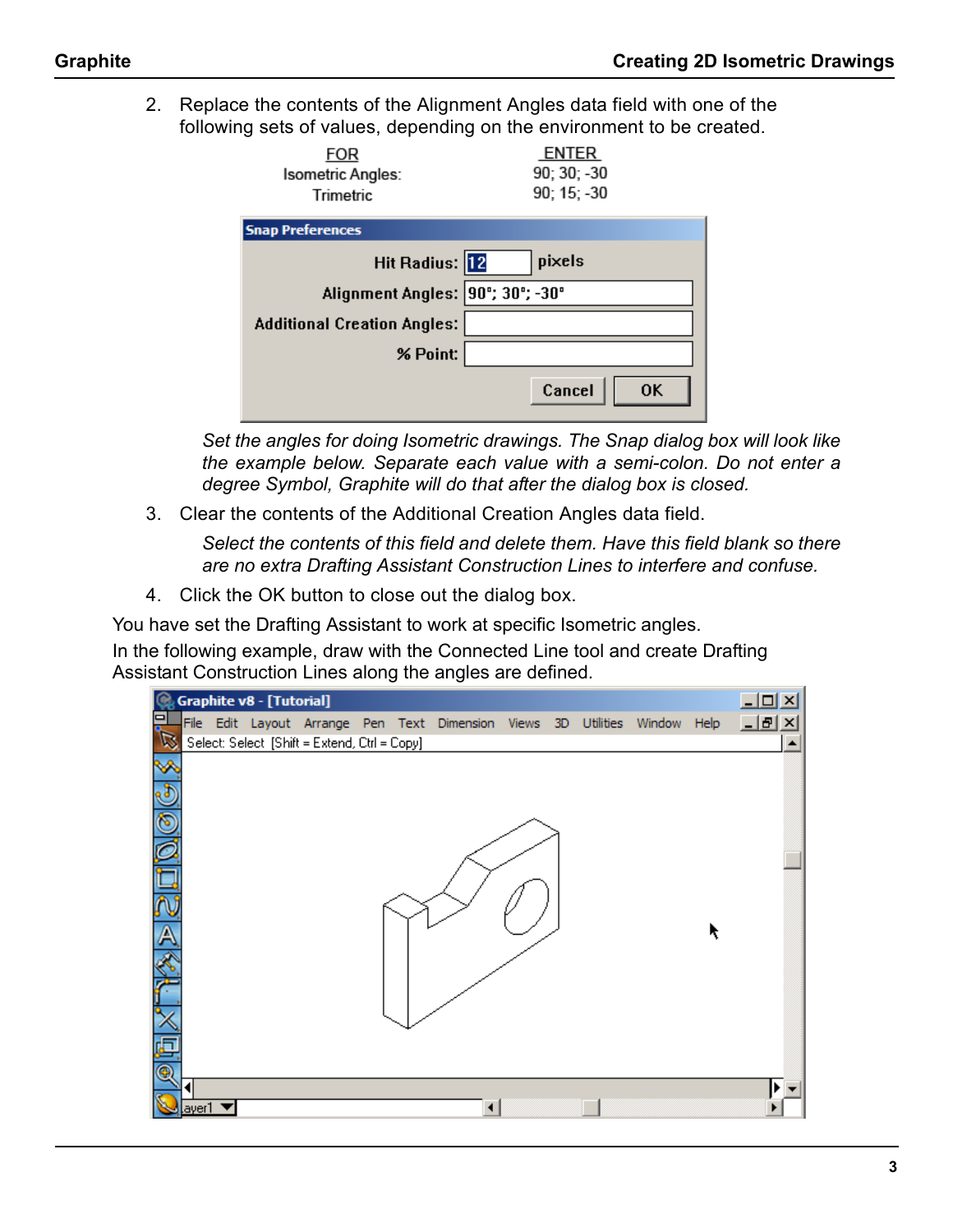- 1. Pick the Connected Line tool.
- 2. Begin at Point 1 and click once at each location along the Drafting Assistant Construction Lines as shown in the following illustration.

*Start at point 1 and click the mouse. Then move up along a general 30° direction. Being close to 30° the Drafting Assistant will put up a temporary construction through point 1 and snap right to the 30° Construction Line. Move along that line as shown and click the mouse once at point 2. From there move as shown along a vertical Drafting Assistant Construction Line and click the mouse once at point 3. When getting to point 4 the Drafting Assistant will automatically display the temporary Construction Lines that identify the exact location for point 4.*

3. Continue on with points 5-8 shown in the following diagram to create the block shape. When you get to point 9, double click the mouse to end the connected line.

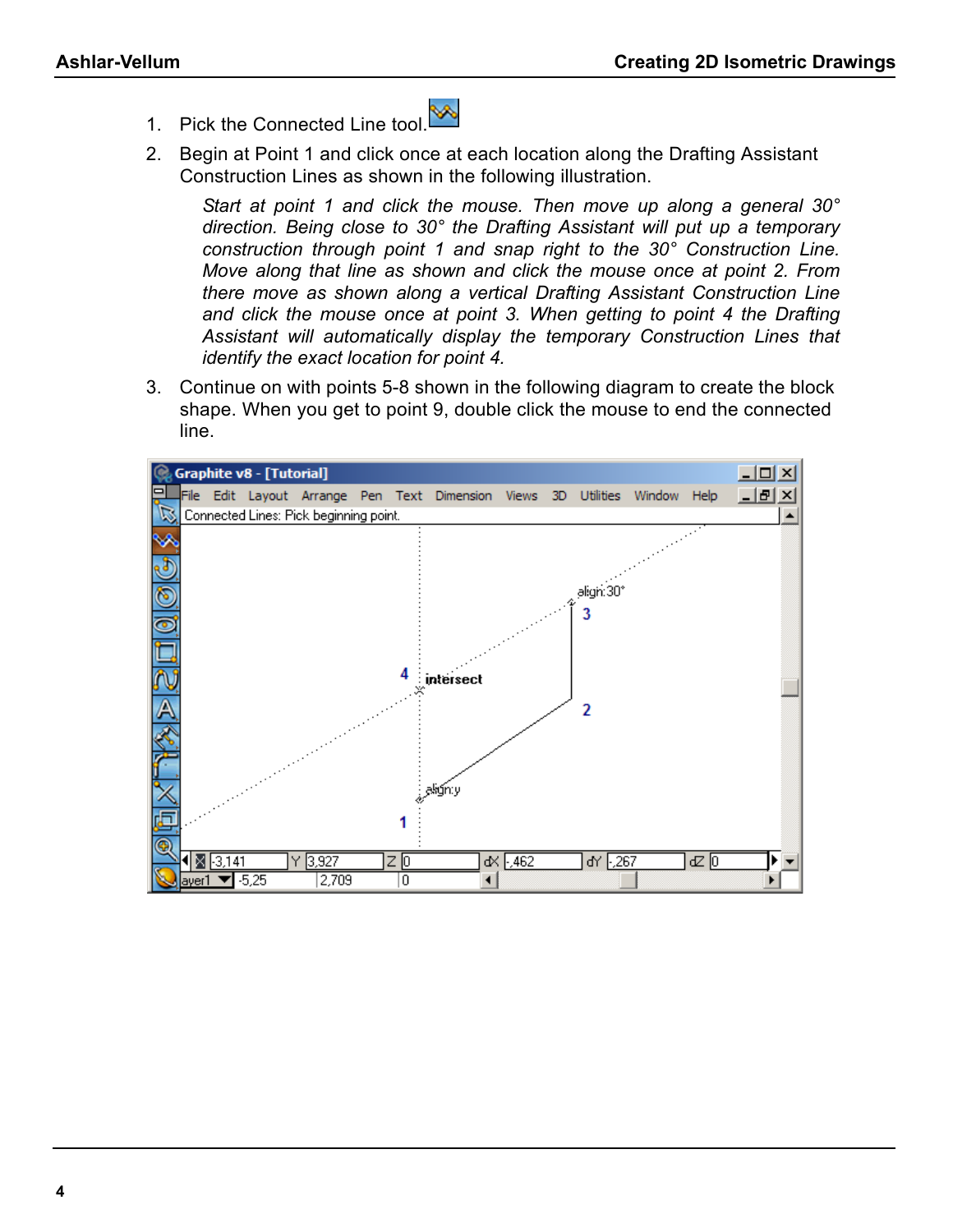*While working, the Drafting Assistant will continue giving alignment lines and intersection points (as shown at point 8) that make it easy to create the block shape.*



4. To finish the block, put in a single line piece from point 4 to point 7 with the Connected Line tool. Start the line at point 4 with a click and end the line at point 7 with a double-click.

*It is possible to switch to the Single Line tool and create the same line. In the next step, draw another Connected Line series with the Connected Line tool. So stay in the Connected Line tool to draw this single extra line. Now, add the notch in the top of the block.*

5. Using the Connected Line tool, click at the points 1-8 shown in the following illustration to get the notch shape. Double-Click at point 8 to end the line series.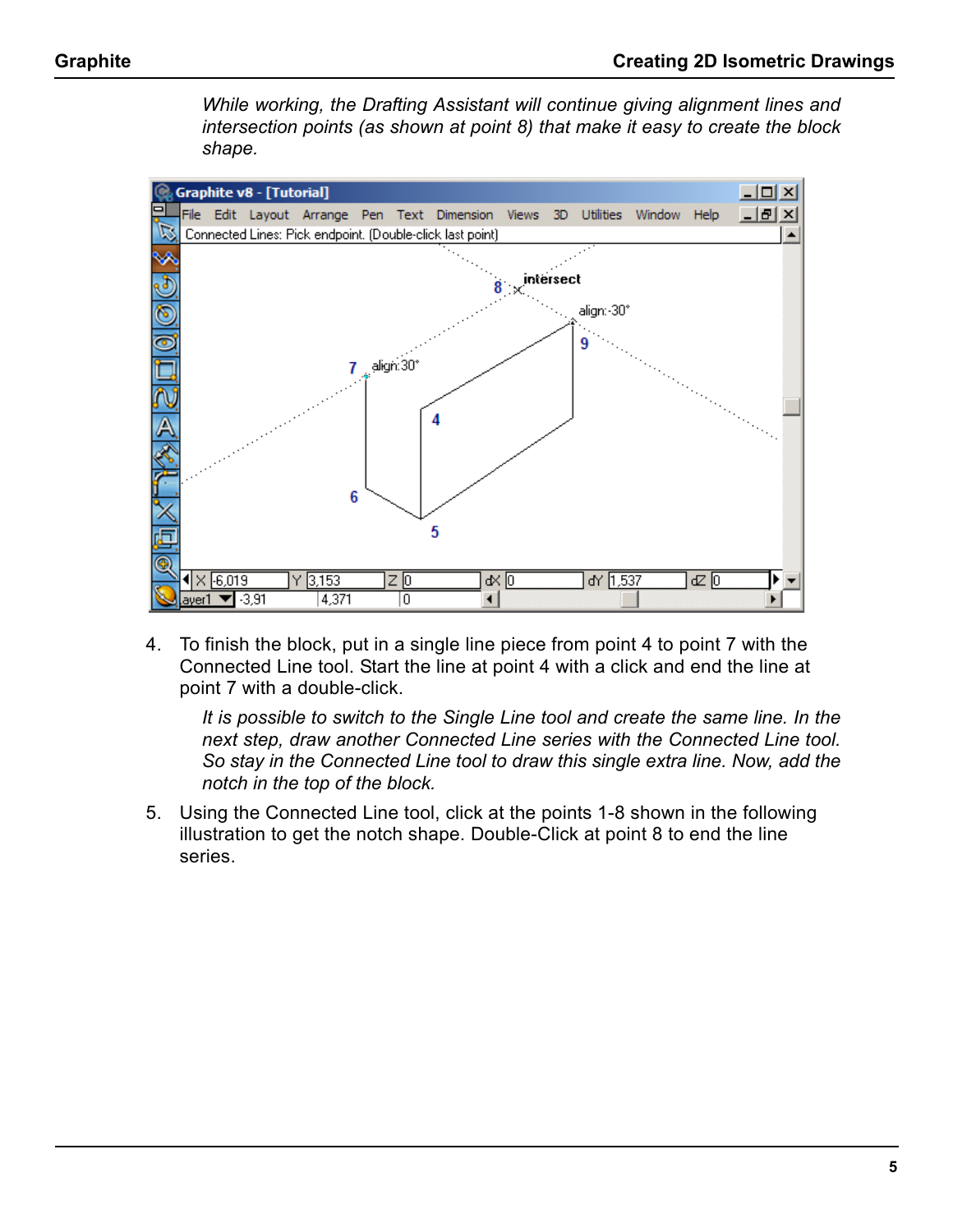*It is not necessary to make the notch any particular size. Just create something like in the illustration. Stay on the 30° Construction Lines provided by the Drafting Assistant.*

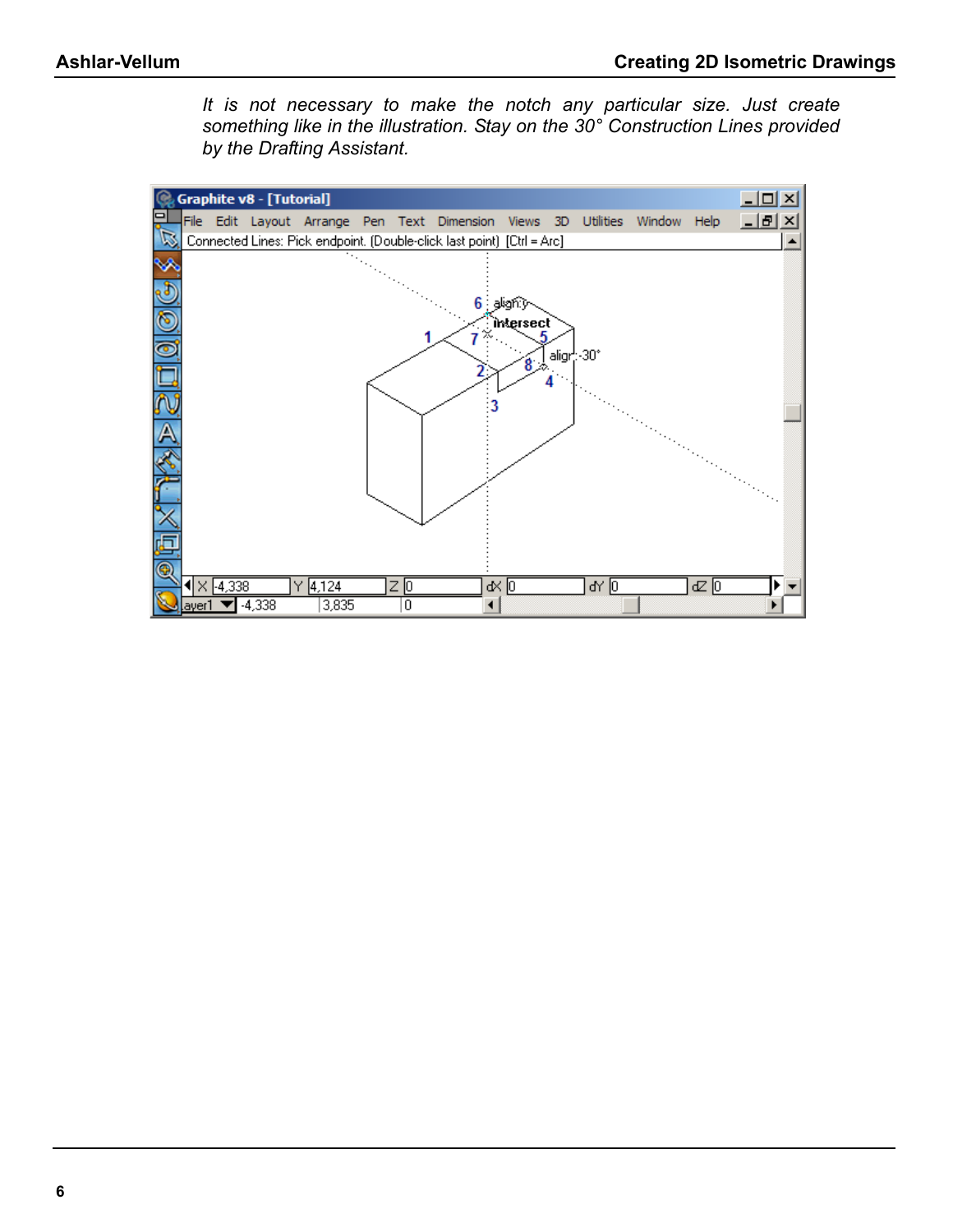6. Starting at point 7 add a final line piece that goes down and to the left at 30° until it intersects the line from 1 to 2.



- 7. With the Selection tool, select the two lines shown in bold below. *These two lines will act as the boundaries of a trimming operation to finish the notch.*
- 8. Pick the Simple Trim tool from the tool palette.  $\mathbb{X}$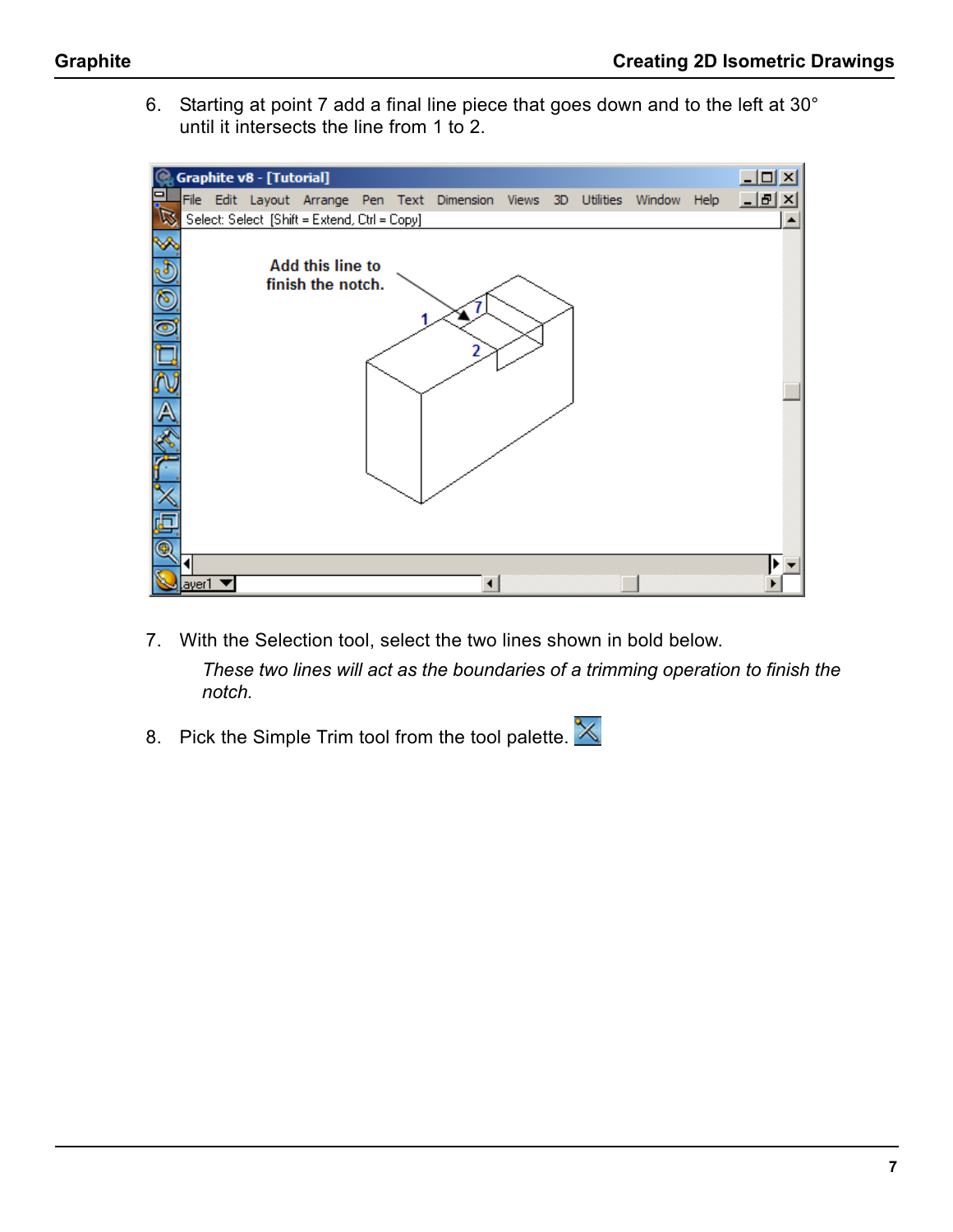9. Click the hot point of the Simple Trim tool on the two line pieces as shown to remove them.

*This Simple Trim tool removes any line clicked on between the boundaries, selected objects.*

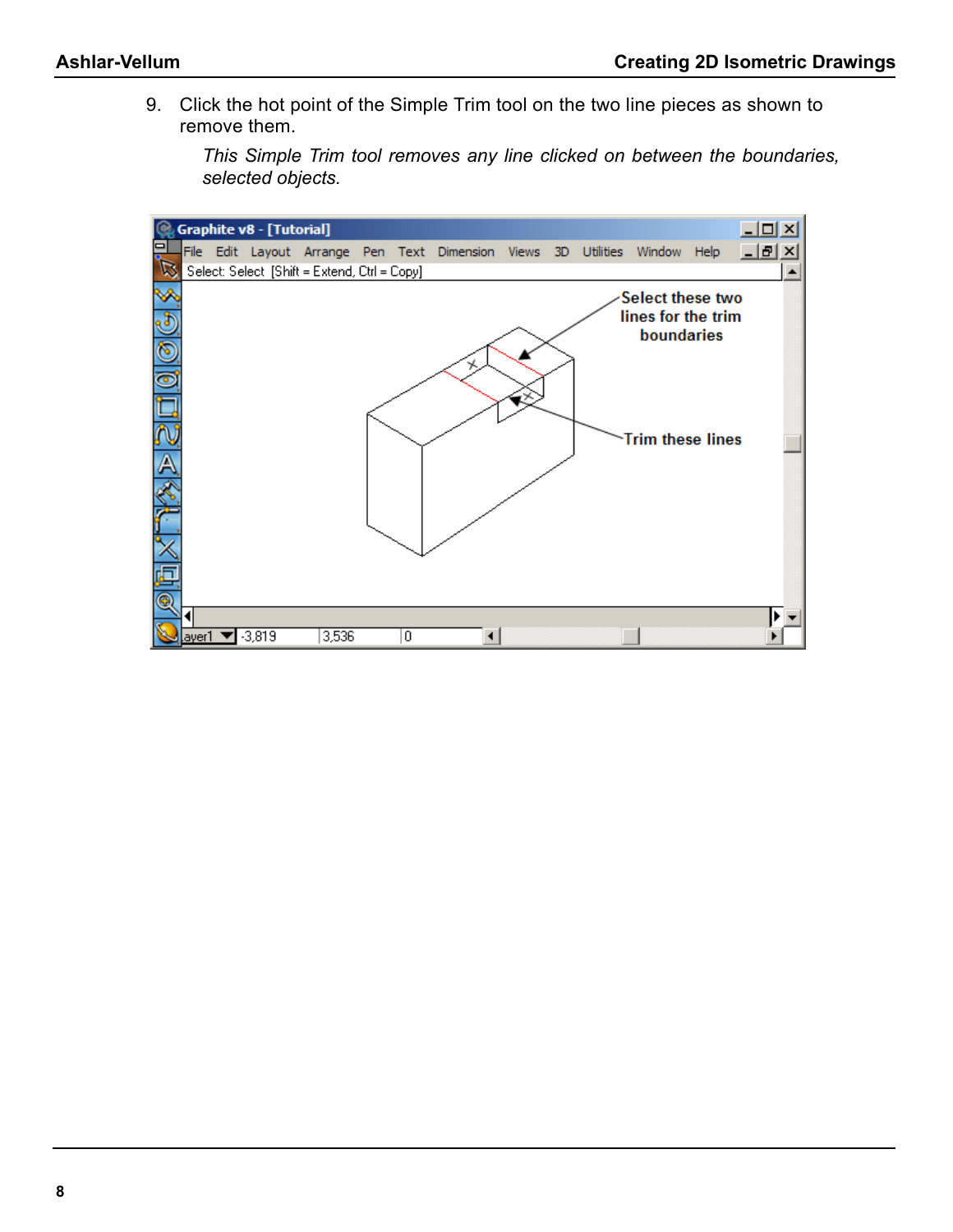What is wound up looks like the following Illustration:

|               |                            | Graphite v8 - [Tutorial] |                                              |  |                                                                |  |             | $  \sqrt{2}$ $\times$ |
|---------------|----------------------------|--------------------------|----------------------------------------------|--|----------------------------------------------------------------|--|-------------|-----------------------|
|               |                            |                          |                                              |  | File Edit Layout Arrange Pen Text Dimension Views 3D Utilities |  | Window Help | 그리지                   |
|               |                            |                          | Select: Select [Shift = Extend, Ctrl = Copy] |  |                                                                |  |             | $\blacktriangle$      |
| ×             |                            |                          |                                              |  |                                                                |  |             |                       |
|               |                            |                          |                                              |  |                                                                |  |             |                       |
| $\frac{1}{2}$ |                            |                          |                                              |  |                                                                |  |             |                       |
|               |                            |                          |                                              |  |                                                                |  |             |                       |
|               |                            |                          |                                              |  |                                                                |  |             |                       |
|               |                            |                          |                                              |  |                                                                |  |             |                       |
| A             |                            |                          |                                              |  |                                                                |  |             |                       |
|               |                            |                          |                                              |  |                                                                |  |             |                       |
|               |                            |                          |                                              |  |                                                                |  |             |                       |
|               |                            |                          |                                              |  |                                                                |  |             |                       |
|               |                            |                          |                                              |  |                                                                |  |             |                       |
|               |                            |                          |                                              |  |                                                                |  |             |                       |
|               | ayer1 $\blacktriangledown$ |                          |                                              |  |                                                                |  |             |                       |

By having the Drafting Assistant angles as a setting, it is possible to grab the notch and slide it back and forth across the top of the block, resize it to make it wider or narrower, and even tilt the walls. All these operations occur right along the correct 30° lines.

10. Pick the Selection tool.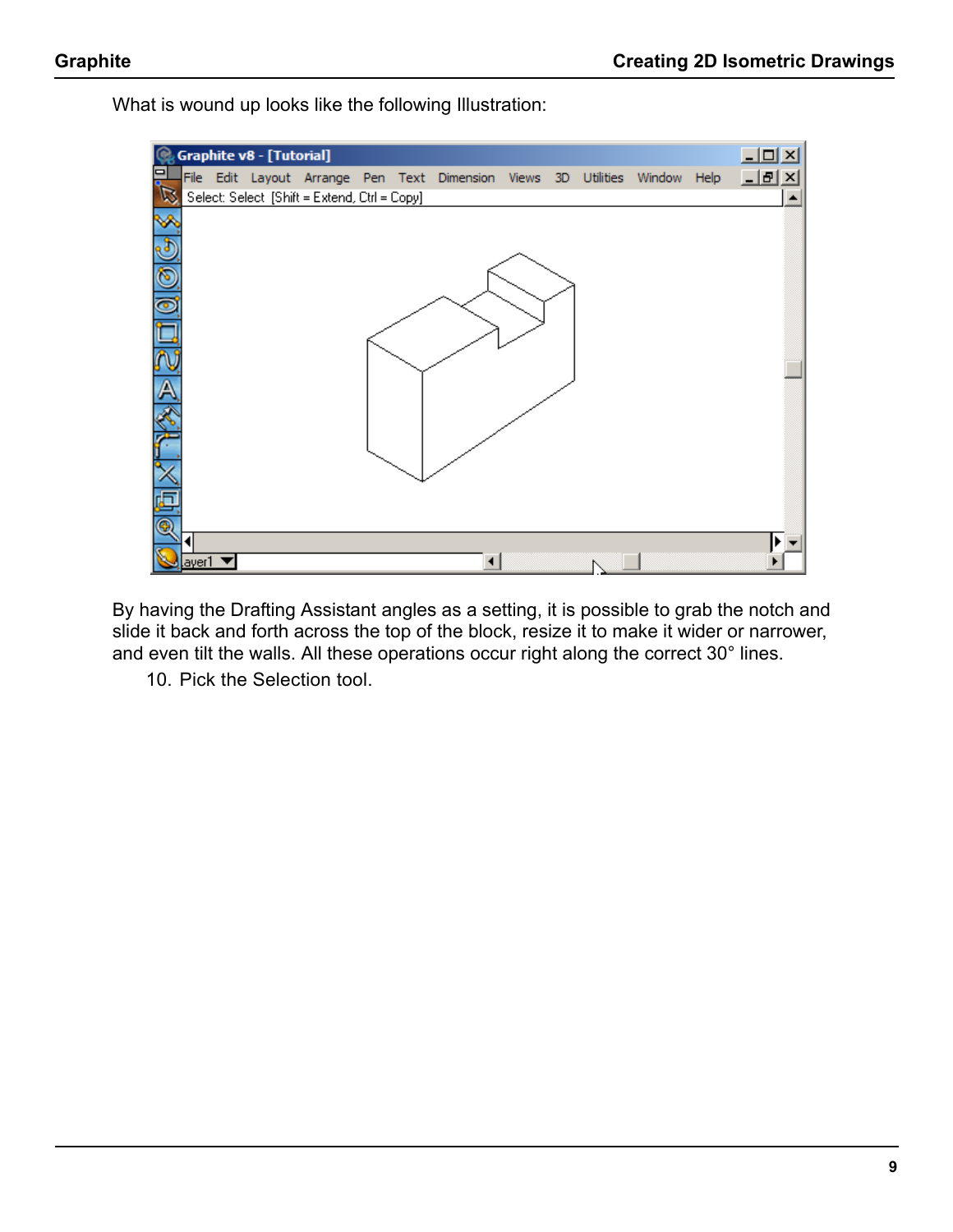11. Drag a selection fence, as shown below, around the notch area to select all the lines that make up the notch.

*Position the cursor in white space to begin the selection fence. Hold down the mouse and drag diagonally across a dotted rectangle that represents the selection area. Make sure that the fence encloses no objects other than the notch.*



When the mouse is released, all the notch objects will be selected along with the endpoints of all lines that were crossed by the selection fence, but not completely enclosed by it. The selected objects are show as bold lines in this illustration. On the screen, they will turn red.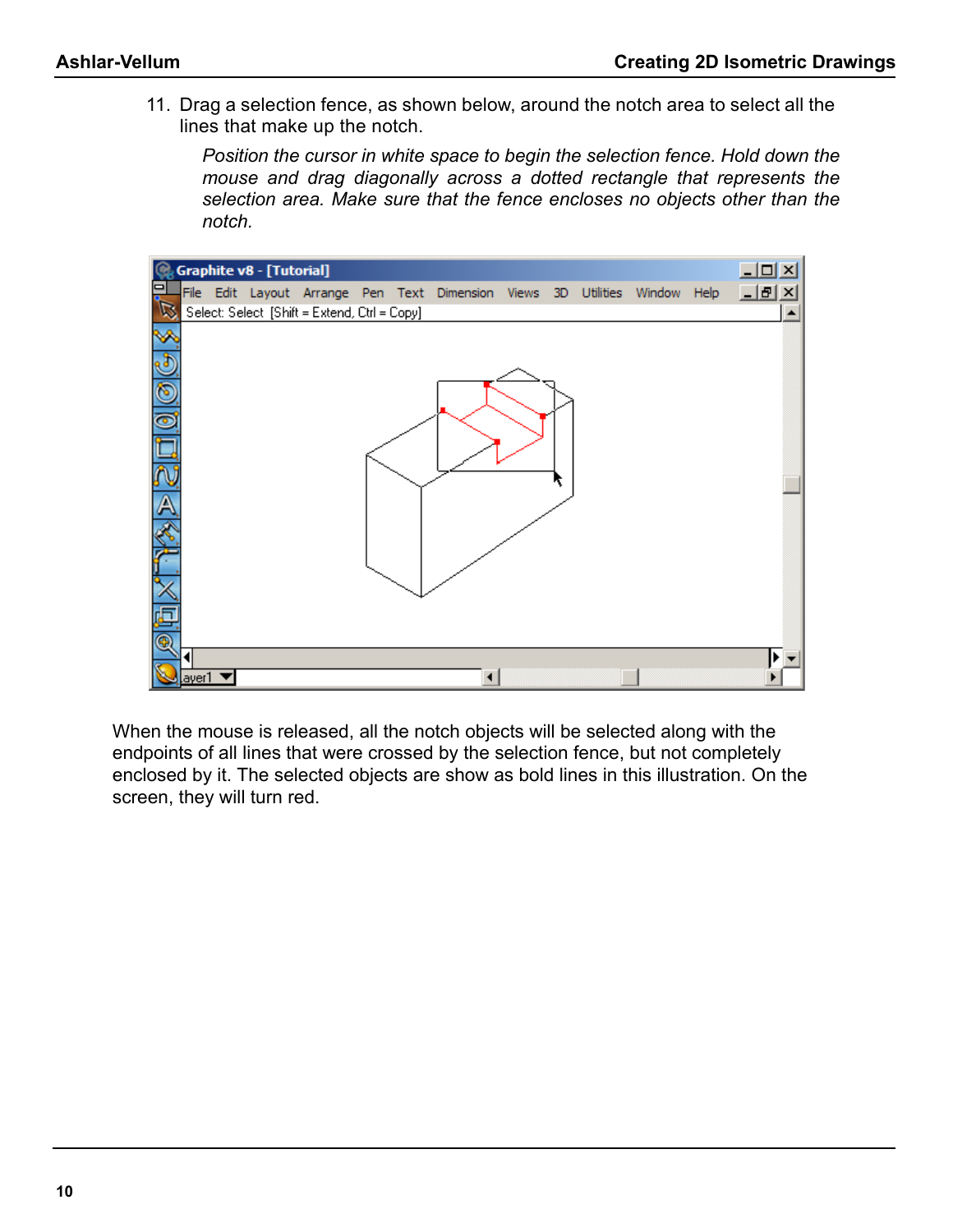12. Move the cursor to some point on the selected geometry.

*The cursor changes to a 4-way-move cursor.*



13. Grab that point and slide the notch left and right along the 30° line to reposition it.

*The notch will move along the top of the block, and the connecting lines will stretch accordingly. Relocate the notch similar to that shown in the illustration.*

14. Click in white space to deselect everything.

*Now a different selection can be made and it is possible to work on further modifications.*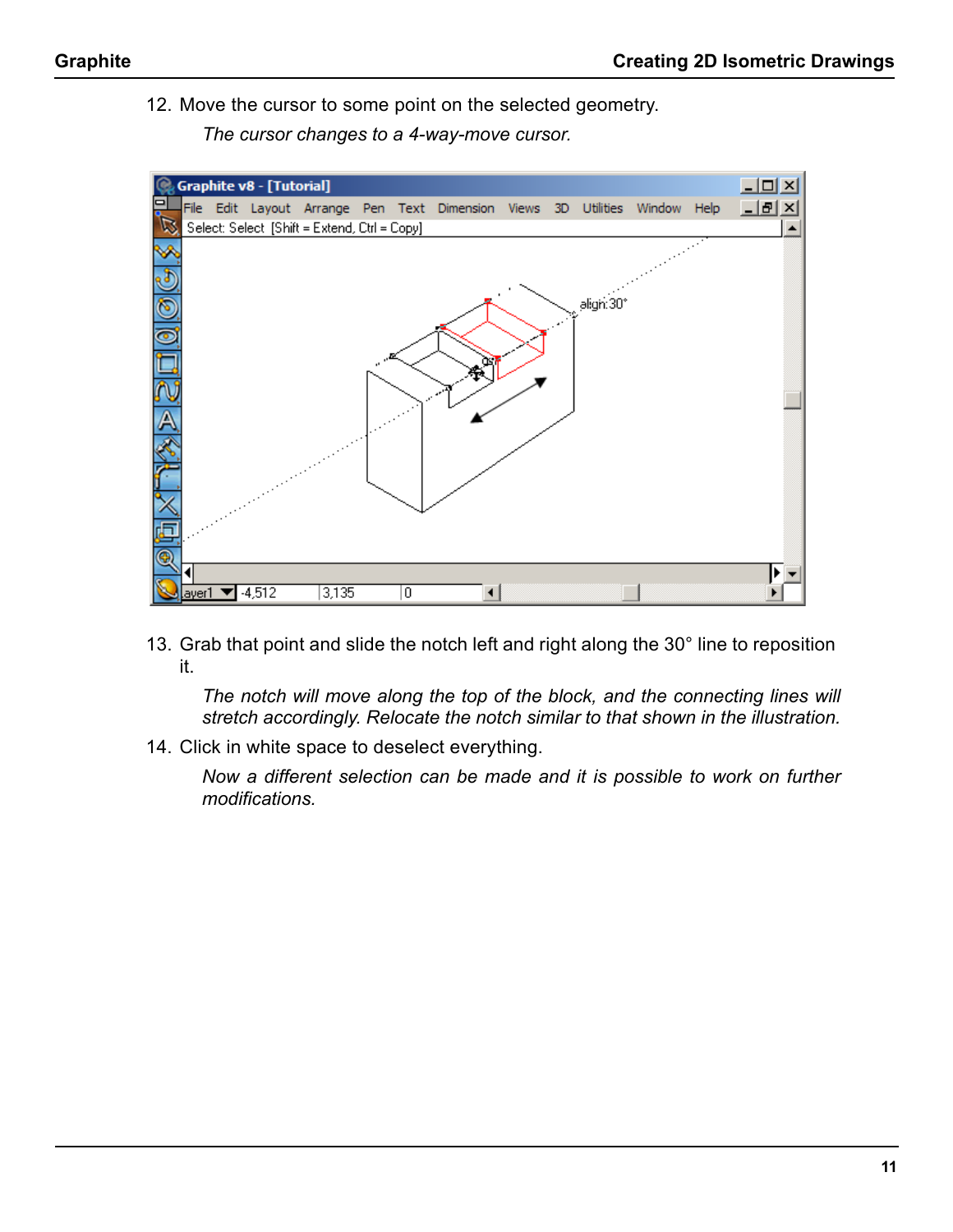

15. Drag a new selection fence, as shown, to enclose the back part of the notch.

16. Grab one of these selected points and move the back wall along the 30° line of the top of the block to make the notch narrower.

*Modify the width of the notch to make it wider or narrower. Slide the side of the notch so that it becomes narrower, somewhat like the illustration shows.*

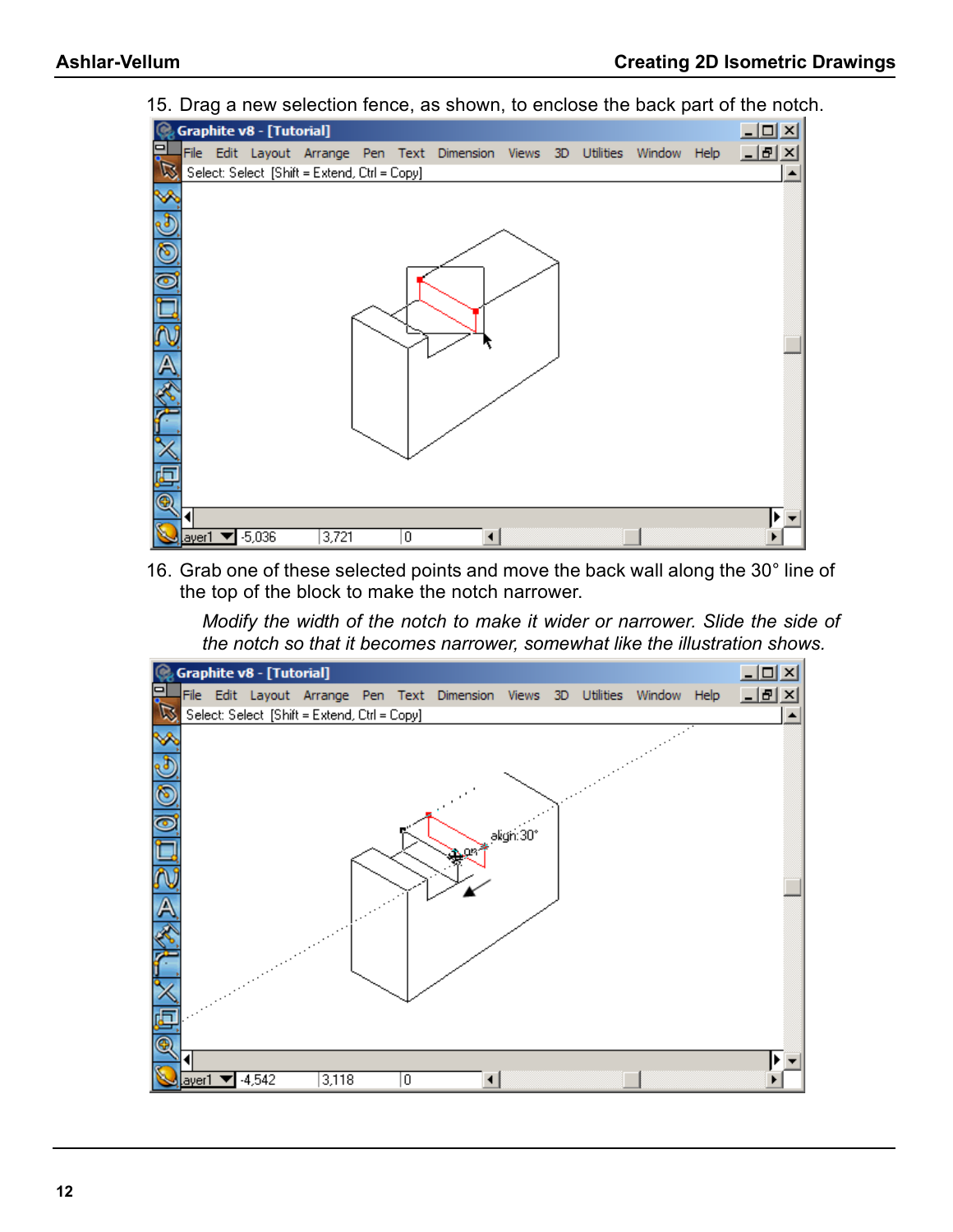- 17. Deselect everything again.
- 18. While holding the Shift key, drag two small selection fences, as shown, to select the two endpoints at the top of the far wall of the notch.



19. Drag these two points back along the top of the part to tilt the back face of the notch.

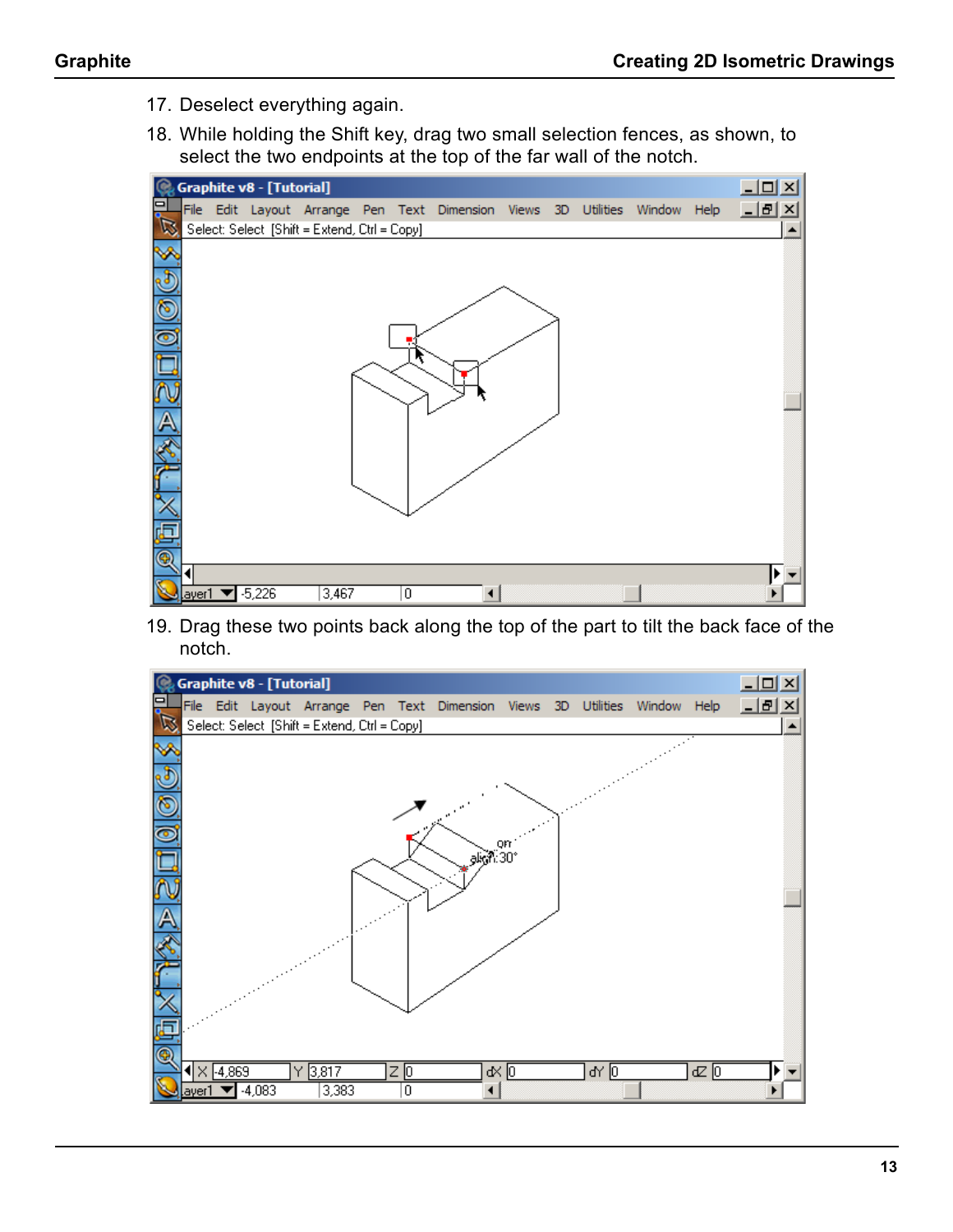This finishes the notch. Now move into doing circular geometry, which is somewhat more complicated than drawing straight lines.



Next put a hole in the side of the block. Working in 2D Isometric, use an ellipse to represent the hole on the side.

Graphite has four Ellipse tools. The first two tools draw ellipses that are defined by rectangles whose sides are horizontal and vertical so these two tools will not work for this situation. The last two Ellipse tools create an ellipse with a slanted parallelogram, which is perfect for this exercise.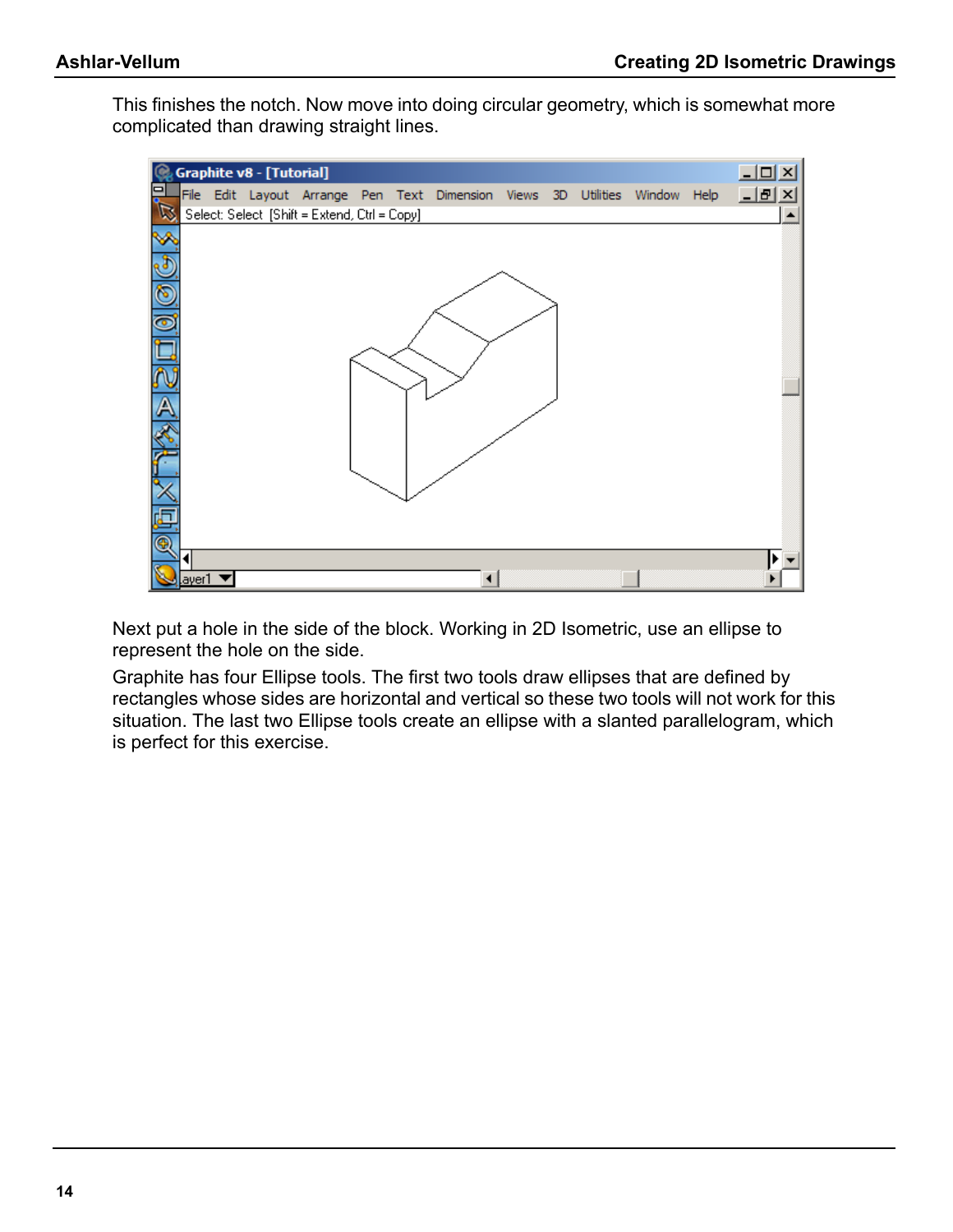20. Pick the last Ellipse tool from the Ellipse subpalette.

*It is called the 3-Corner Ellipse tool. This tool requires defining three corners of a skewed rectangle that will surround the ellipse.*



21. Roughly as shown in the illustration above, click three points that will define a slanted ellipse.

*It is not necessary to get the ellipse exactly right when it is first put on the screen, because new numbers will be typed into the status line to define a perfect isometric ellipse. (Notice in the illustration that the ellipse appears to be a bit squashed.)*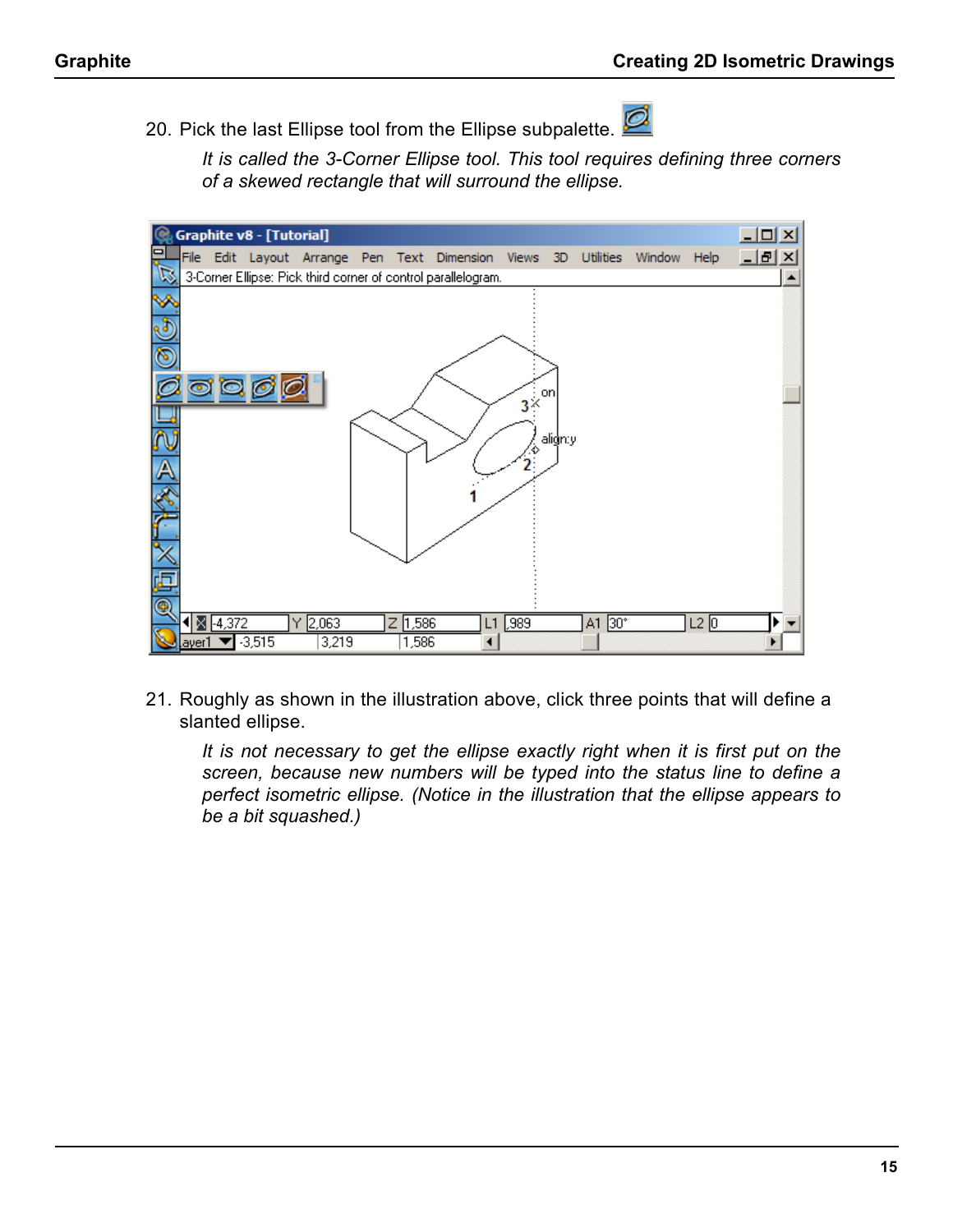Notice at the bottom of the screen there are two data fields in the Status Line; one for L1 and one for L2. L1 is the distance along the bottom of the ellipse. L2 is the distance along the side. (L1 is the distance between the first click and the second click and L2 is the distance between the second and third clicks.) In order to define this ellipse as an isometric circle, make these two values be the same.

22. Using the Tab key, tab over until the value in L1 is highlighted.

*Look at the values of L1 and L2 and compare them to the way the ellipse looks and make some judgment on what value to type into these two fields. In the case of this example the values are both 1.25.*

23. Enter the value chosen into the L1 field.

*DO NOT press the Enter key yet.*

- 24. Press the Tab key twice to move over to the L2 field and enter the same value.
- 25. Now press the Enter key.

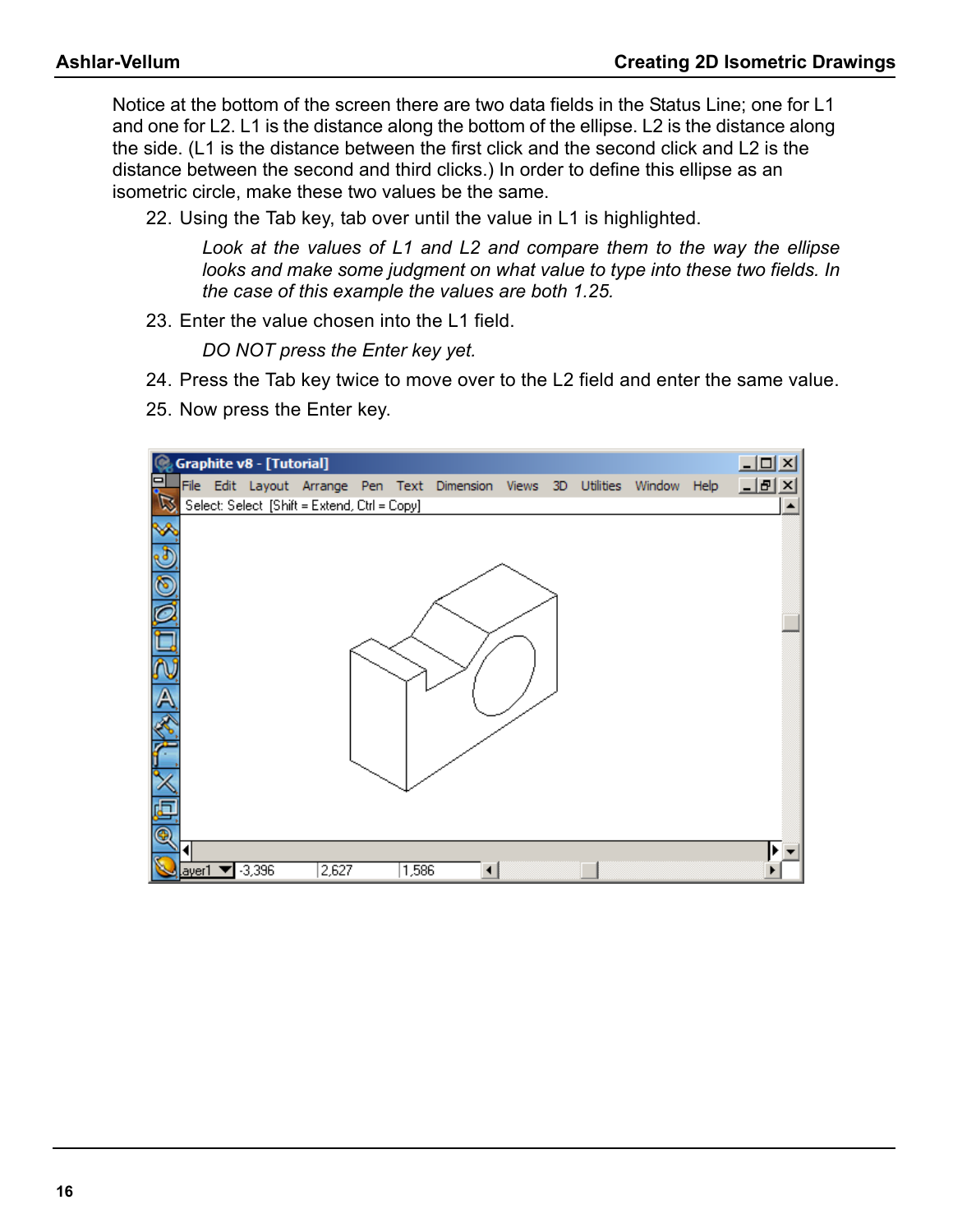The same process works if a new isometric circle is put on the top face, or on the left face. Place an ellipse on the part and fix it with the LI and L2 fields in the Status Line.

Next, show the hole going all the way through the part. To show that more clearly, make the entire part a bit thinner.

26. Hold down the Shift key and drag three selection fences as shown to select all the points that make up the back face.

*The endpoints and the back-face objects will all become selected. Only the objects that are completely enclosed in the selection fences get selected.*

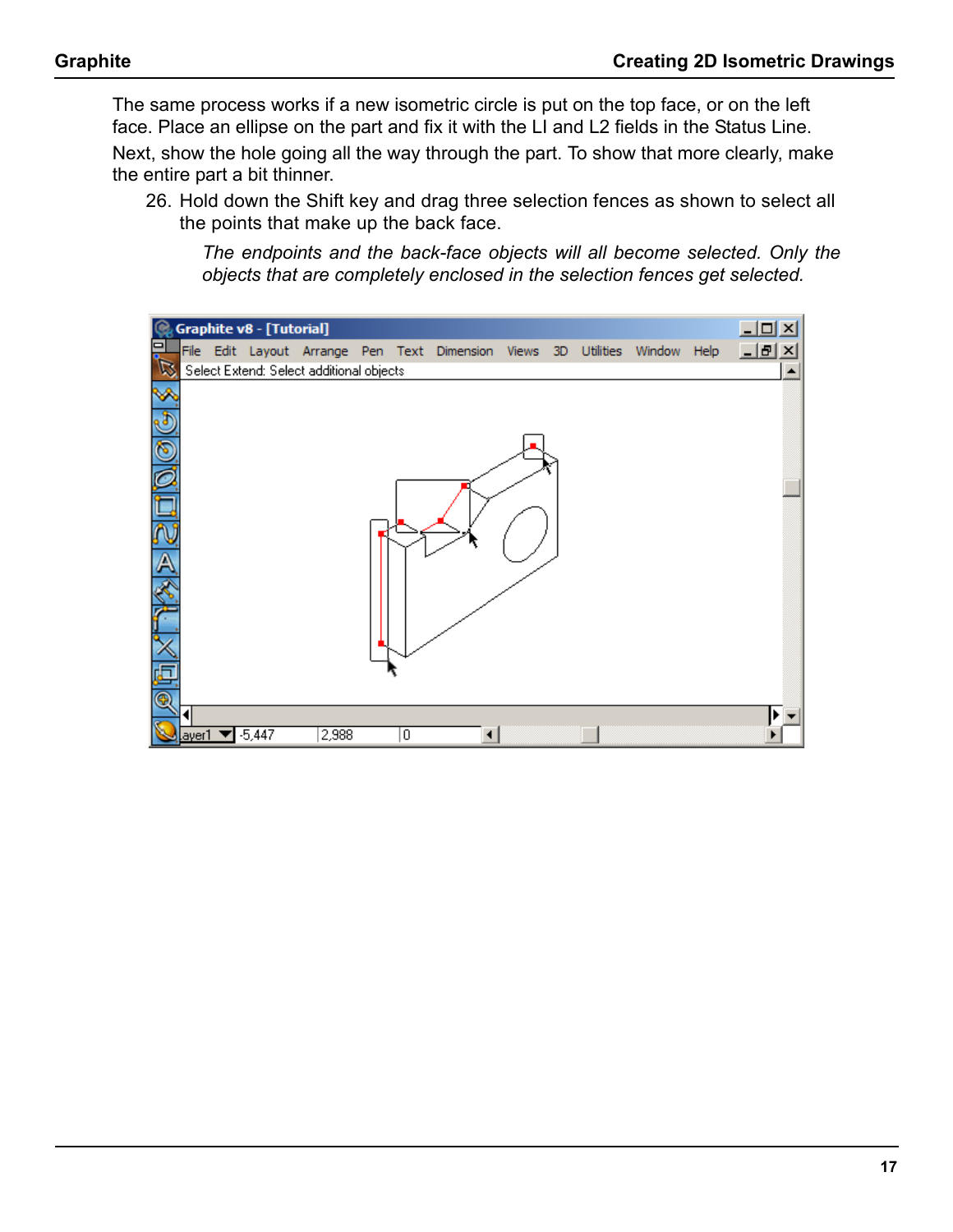27. Grab any one of these selected points and slide the back face closer to the front face.



Now that the part is thinner, it will be easier to make the hole look like it goes all the way through the part. Do this by moving a copy of this circle from the front face to the back face, and then trim out the part of the back circle that will not show.

- 28. Using the Selection tool, select the ellipse.
- 29. Pick the Move tool from the tool palette.

*Although it would be possble to do this copy operation with the Selection tool, try using the Move tool. In certain operations the Selection tool will not work as a move tool. Specifically, to move something an exact numerical distance, use the Move tool.*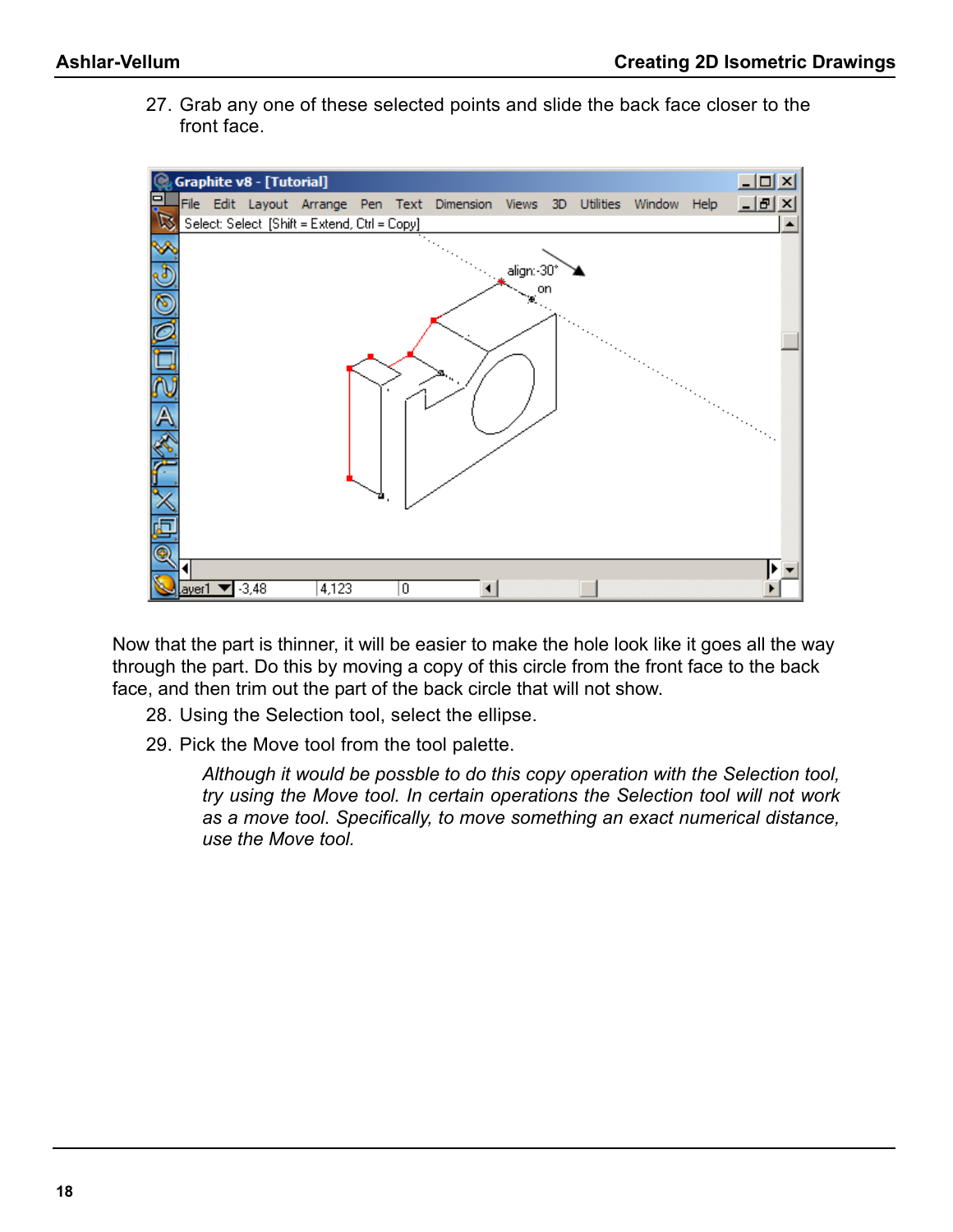30. Hold down the Ctrl (PC) or Option (Mac) key and click at Point 1 and then Point 2, as shown in the illustration.



When doing this, the ellipse moves exactly the right amount in the correct direction. It is not necessary to click or grab right on the object to move. With the Move tool, indicate a move vector that can be anywhere on the screen. It does not have to start or end on the selected object(s). In this illustration, we took advantage of some nearby geometry that exactly defined the move vector. Hold down the Ctrl (PC) or Option (Mac) key to get a copy when moving the ellipse.

31. Now select the front ellipse with the Selection tool.

*This ellipse will act as the trim boundary to get rid of the part of the rear ellipse that will not be seen.*